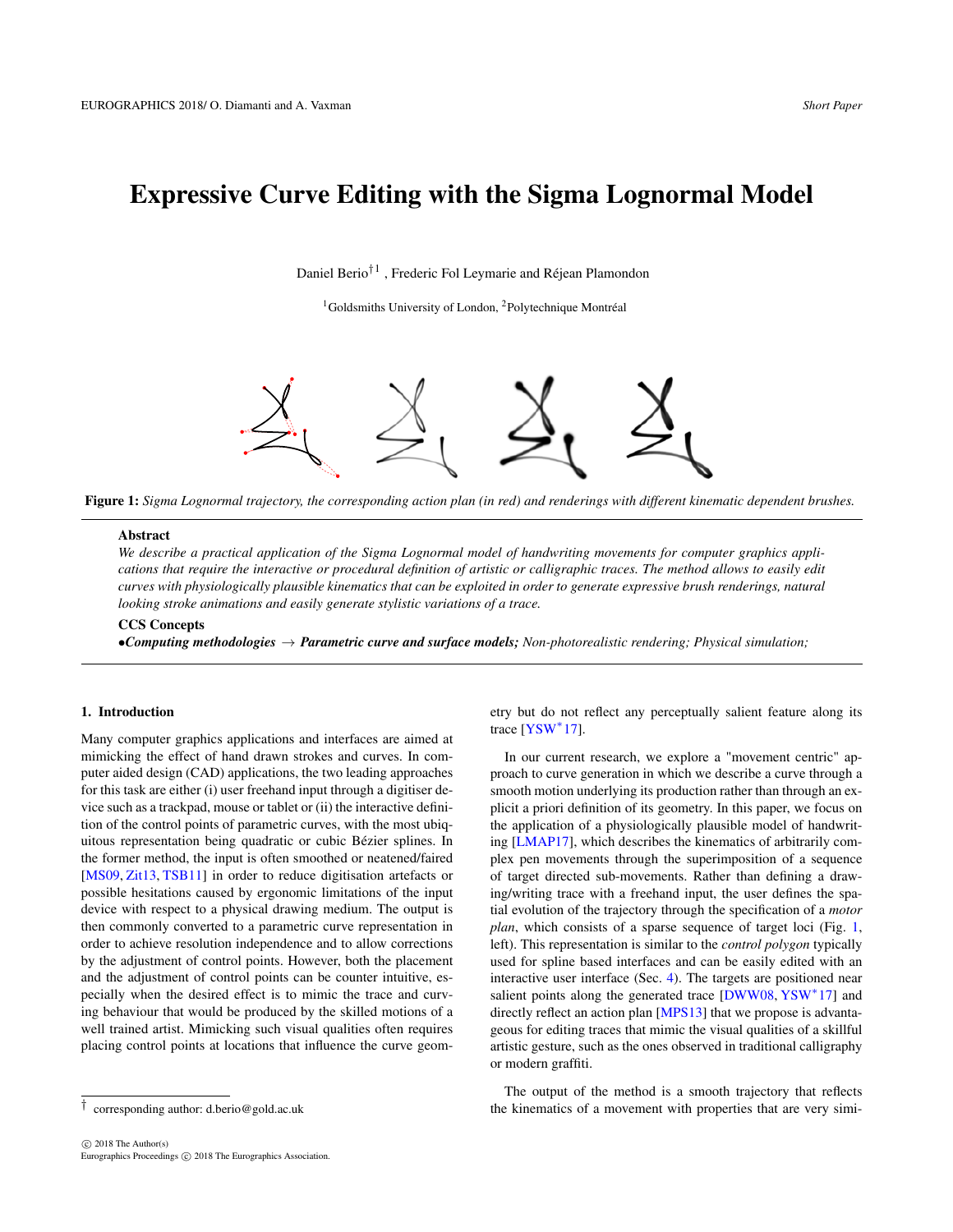<span id="page-1-3"></span>lar to the ones that are observed in human handwriting and drawing movements. While in previous works we explored the application of this method for mimicking calligraphic traces [\[BL15\]](#page-3-7), in this paper we focus on a complete description of an updated and computationally efficient formulation of the trajectory formation model (Sec. [3\)](#page-1-0). The smooth kinematics produced by the method can be exploited to generate natural looking stroke animations (please refer to the associated submitted video), expressive brush renderings of the trajectory (Sec. [5\)](#page-2-1) and the proposed representation naturally leads a method that allows the generation of stylistic variations of a given trace (Sec. [6\)](#page-3-8).

#### 2. Background overview

Our method produces movements that are consistent with a number of principles that have been observed in the rich history of studies of human movement and in particular handwriting. The velocity profile of rapid and straight reaching motions can be described by a variably asymmetric "bell shaped" speed profile [\[Mor81\]](#page-3-9) More complex human movements are smooth [\[FH85\]](#page-3-10) and can further be represented as the composition of a discrete number of sub-movements, which are often referred to as "strokes" [\[Mor81,](#page-3-9) [FH05\]](#page-3-11); where each such stroke is also described with the characteristic bell-shaped speed profile. This results in an inverse proportional relation between speed and absolute curvature of the trajectory [\[LTV83\]](#page-3-12) also observed in human movements.

The simulation of a movement has been previously used to generate sketch based renderings of 3D models [\[HS07\]](#page-3-13), pencil draw-ings [\[AWI](#page-3-14)<sup>\*</sup>09] or calligraphic like traces [\[Hae90\]](#page-3-15). Our methodology differs in that we define a user interface (UI) that uses a control polygon similar to the one used in spline based methods. This allows a precise manipulation of the trajectory with a method that is familiar to the typical users of CAD applications. Yan et al. [\[YSW](#page-3-3)<sup>∗</sup> 17] have developed an interface for editing Bézier curves in which key points correspond with curvature extrema along the generated curve. In our work, we also follow a similar rationale that curvature extrema are intuitive locations for the definition of a curve, but, in our case this property of the interface follows from the intrinsic (inverse) relation between speed and curvature of humanlike movements. However, in our method the trajectory does not strictly interpolate the key points, but the proximity of a curvature extrema to a key point varies depending on the trajectory smoothness in the corresponding region. Also relevant to our approach is the work by Saito et al. [\[SKCN08\]](#page-3-16) who vary brush thickness based on curvature. In our method, we are able to achieve a similar effect by directly exploiting the kinematics of the generated trajectory.

## <span id="page-1-0"></span>3. Trajectory generation

In principle, many different models from the fields of computational motor control, robotics and graphonomics can be exploited to generate curves through the kinematics of a human like movements. Here we focus on the application of the Sigma Lognormal (ΣΛ) Model [ $P^*$ [14\]](#page-3-17), one model of handwriting that is part of the "Kinematic Theory of Rapid Human Movements" [\[Pla95\]](#page-3-18), which has been shown to give remarkably accurate reconstruction of the kinematics of human reaching and handwriting movements. The ΣΛ model describes complex handwriting trajectories via the vectorial superimposition of *N* time shifted target, or strokes, each described by a time shifted lognormal function (Fig. [2,](#page-1-1) right):

$$
\Lambda_i(t) = \frac{1}{\sigma_i \sqrt{2\pi} (t - t_{0i})} \exp\left(-\frac{\left(ln(t - t_{0i}) - \mu_i\right)^2}{2\sigma_i^2}\right) \tag{1}
$$

which represents the impulse response to a (centrally generated) command occurring at time  $t_{0i}$ . The parameters  $\mu_i$  and  $\sigma_i$  describe the stroke delay and response time in a logarithmic time scale, and determine the shape and asymmetry of the lognormal. With the assumption that handwriting movements are made with rotations of the elbow or wrist, the curvilinear evolution of a stroke can be described by a circular arc (Fig. [2\)](#page-1-1).



<span id="page-1-1"></span>Figure 2: ΣΛ *trajectory (left) with the corresponding action plan and the lognormal components (right).*

## 3.1. Weighted Sigmal-Lognormal model

While the original formulation of the model [\[LMAP17\]](#page-3-4) describes the trajectory evolution in terms of pen tip velocity with superimposition of ballistic strokes, for the sake of interactive CAD applications, we propose a *weighted* parameterisation of the model, which allows to efficiently compute the pen tip position at a given time *t* in parametric form. The weight of each stroke is given by:

$$
w_i(t) = \int_0^t \Lambda_i(u) du = \frac{1}{2} \left[ 1 + \text{erf}\left( \frac{\ln(t - t_{0i}) - \mu_i}{\sigma_i \sqrt{2}} \right) \right] \quad \in [0, 1],
$$
\n(2)

which avoids the necessity of numerically integrating the velocity and provides a performance advantage, since the error function (erf) is readily available in most programming languages and numerical packages. The planar evolution of a trajectory with *N* strokes can be described with an initial position  $p_0$  followed by a sequence of targets  $(\boldsymbol{p}_1, \ldots, \boldsymbol{p}_m)$ . Each stroke evolves between a pair of consecutive targets  $p_{i-1}, p_i$  and is parametrised with an amplitude  $D_i$  and a direction  $\theta_i$  given by the norm and orientation of the vector  $p_i - p_{i-1}$ . The curvilinear evolution of a stroke is given by a circular arc with central angle  $\delta_i$  and can be computed with

$$
\boldsymbol{d}_i(t) = D_i \begin{bmatrix} (\cos(\theta_{0i} - \delta_i w_i(t)) - \cos(\theta_{0i})) (2\sin(\delta_i/2))^{-1} \\ (\sin(\theta_{0i} - \delta_i w_i(t)) - \sin(\theta_{0i})) (2\sin(\delta_i/2))^{-1} \end{bmatrix}
$$
(3)

where  $\theta_{0i} = \theta_i + (\pi + \delta_i)/2$  and where in eq. [3](#page-1-2) we take care of setting  $\delta_i$  to a small non-zero value for straight lines in order to avoid numerical precision issues or divisions by zero when the arc internal angle is too small. The position along the trajectory is then computed using a vectorial sum of each stroke with:

<span id="page-1-2"></span>
$$
p(t) = p_0 + \sum_{i=1}^{N} d_i(t).
$$
 (4)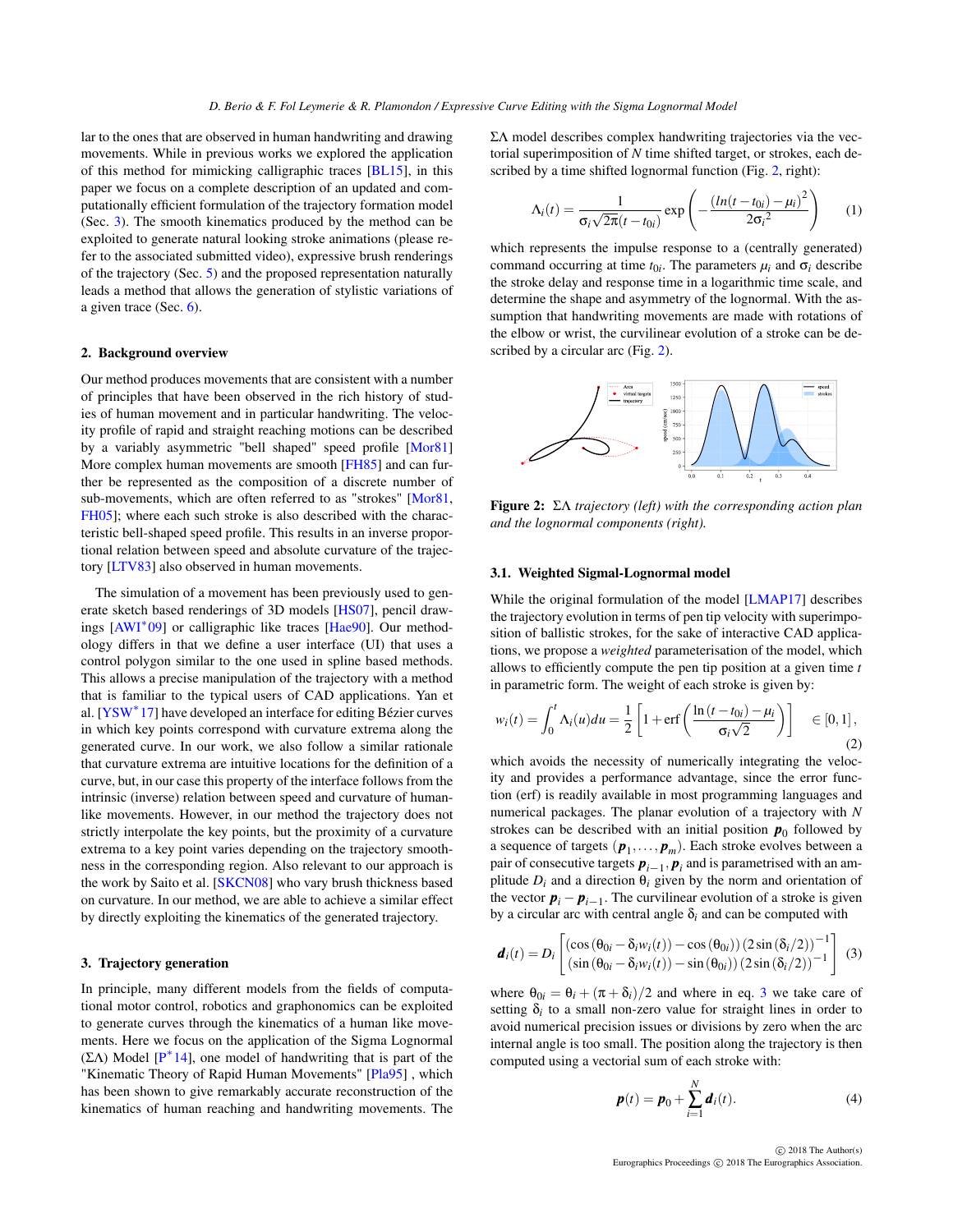<span id="page-2-4"></span>In order to simplify the definition of the timing parameters for interactive applications, we keep the parameters  $\mu_i$ ,  $\sigma_i$  fixed to a user defined values, the variation of which determines the overall duration and skewedness of the lognormal. Furthermore, we explicitly define the time overlap of each lognormal through an intermediate parameter  $\Delta t_i \in [0,1]$  where  $t_{0i} = t_{0i-1} + \Delta t_i \sinh(3\sigma_i)$ if *i* > 1 and  $t_{01} = 0$ . The parameter  $\Delta t_i$  then intuitively determines the smoothness of the trajectory similarly to weights in NURBS curves; smaller values increase the lognormal overlap and consequently produce a smoother trajectory in the vicinity of the virtual target (Fig. [2\)](#page-1-1).

## <span id="page-2-0"></span>4. User interaction

The previously defined trajectory model, together with the virtual target and circular arc representation can easily be edited interactively. We implement a simple UI in which the user is able to drag  $N+1$  target positions (including the initial point  $\boldsymbol{p}_0$ ), such that each target point, with the exception of the first, is paired with a handle with direction indicating the internal angle  $\delta_i$  and length specifying the time overlap parameter  $\Delta t_i$  (Fig. [3\)](#page-2-2). The user can also click to create a new target point, resulting in a new initially straight stroke with default values of  $\delta_i = 0$  and  $\Delta t_i = 0.5$  and average overlap between successive lognormals.



<span id="page-2-2"></span>Figure 3: *Example UI for editing* ΣΛ *trajectories, with speed profiles for each trajectory shown in cyan below. Left: defaults when user adds new targets. Right: trajectory after some manipulations. The length of the handles (defined with a blue dot) is inversely proportional to the value of* ∆*ti and the angle of the handle with respect to the vector between two consecutive targets is*  $= \delta_i/2$ *.* 

The resulting UI is very similar to the ones used in traditional methods such as Bézier curves. However, our proposed method facilitates the dynamic production of curves used in art forms such as calligraphy or graffiti. Our targets are located in proximity of curvature extrema along the generated trajectory, which are known to be highly informative [\[Att54\]](#page-3-19) and perceptually salient [\[DWW08\]](#page-3-5), and prove good candidates for the interactive definition of curves [\[LS09,](#page-3-20) [YSW](#page-3-3)<sup>∗</sup>17]. At the same time the user is effectively editing a plan for an intended motion with a representation that reflects the concatenation of a series of simple reaching/aiming movements. Such a target mapping is consistent with the hypothesis of an effector independent representation or "motor plan" of a movement in the human nervous system [\[FDCM15\]](#page-3-21).

#### <span id="page-2-1"></span>5. Expressive brush rendering

One of the advantages of generating curves through the simulation of a movement, is that the smooth kinematics can be exploited to drive the implementation of expressive rendering methods. For example, in prior work the same type of handwriting model has been exploited to generate realistic renditions of signature pen traces [\[FDCM15\]](#page-3-21) using an ink deposition model [\[FR04\]](#page-3-22). Here we try to achieve an effect evocative of instances of ink-calligraphy and graffiti made with markers or spray paint with a simple yet flexible brush model that allows to mimic different types of drawing media. Our method builds upon the assumption that the amount of paint deposited is inversely proportional to the speed of the drawing tool. While this is not intended as an accurate model of a brush or pen, it produces qualitatively convincing patterns and provides a simple way to generate traces that accentuate the perceived dynamism of a trace.

We describe a variably smooth brush texture using again the error function to generate a variably smooth "hat" curve:

$$
\frac{1}{2} + \frac{1}{2} \text{erf} \left[ \alpha \left( 1 - d \right) \right] \tag{5}
$$

where the parameter  $\alpha$  determines the top hat flatness of the curve.



We then generate a variably sized and rotated brush texture with normalised coordinates  $(u, v) \in [0, 1]$  by using the distance to a superellipse with

$$
d = \sqrt{\left| \frac{u\cos\theta_b - v\sin\theta_b}{w_b} \right|^{\beta} + \left| \frac{u\sin\theta_b + v\cos\theta_b}{h_b} \right|^{\beta}}
$$
(6)

where  $\theta_b$  determines the brush rotation and  $w_b$ ,  $h_b$  respectively determine the relative width and height:



We further use the traditional "dabbing" procedure to sweep the brush along the trajectory and scale the brush using an inverse function of the trajectory speed:

$$
r(t) = r_{min} + (r_{max} - r_{min}) \exp\left(-\frac{\bar{v} + |\dot{\boldsymbol{p}}(t)|}{\bar{v}}\right) \tag{7}
$$

scaled by the mean  $\bar{v}$  of the speed for the whole trajectory (Fig. [4\)](#page-2-3).



<span id="page-2-3"></span>Figure 4: *Dabbing a brush with variable width (bottom right) depending on the speed (top right).*